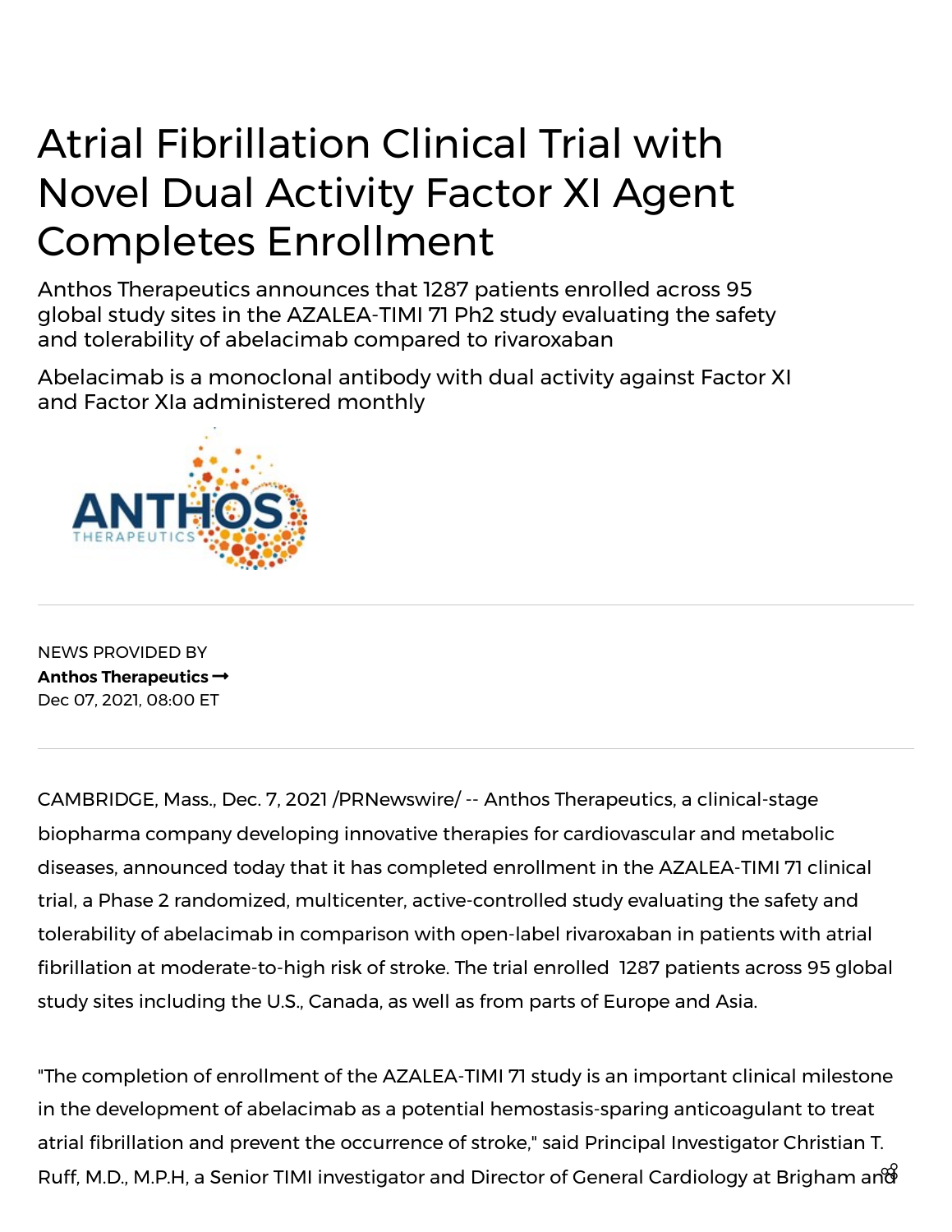Women's Hospital. "We look forward to gaining more insight on the benefit-risk profile of the Factor XI agent abelacimab, compared to rivaroxaban, a commonly used Factor X direct oral anticoagulant."

Abelacimab is a highly selective, fully human monoclonal antibody with novel dual activity against both Factor XI and its activated form, Factor XIa, achieving profound suppression of Factor XI activity for up to 30 days following a single intravenous or subcutaneous dose.<sup>1</sup> In an earlier Phase 2 study whose results were published in the *New England Journal of Medicine* this year, a single intravenous dose of abelacimab after knee surgery reduced the rate of venous thromboembolism by 80%, measured 10 days after surgery, compared to enoxaparin.<sup>1</sup> Additionally, it was established through a pharmacokinetics and pharmacodynamics study, that intravenous and multiple subcutaneous dose administration of abelacimab were safe and well tolerated, a finding that provides critical support for the clinical development of abelacimab. $^{\mathsf{2}}$ 

"We strongly believe in the potential ability of abelacimab dosed monthly to uncouple hemostasis, the normal process that controls bleeding, from the processes involved in the generation of a pathological thrombosis that can cause a stroke or a pulmonary embolism by targeting FXI and FXIa and herald in a new class of hemostasis sparing anticoagulants," said Dan Bloomfield, M.D., Chief Medical Officer at Anthos. "This paradigm shift in the world of anticoagulants will help physicians around the globe protect patients with atrial fibrillation from the debilitating effects of a stroke, without the fear of bleeding, which has been the main deterrent for anticoagulation-based treatment. We are extremely thankful to our worldwide investigators and our collaboration with TIMI for ensuring the timely completion of enrollment and for their continued confidence in abelacimab. We anticipate sharing results during the first half of 2023."

The AZALEA-TIMI 71 study is an event-driven, randomized, active-controlled, blinded endpoint, parallel-group study to evaluate the effect of two blinded doses of abelacimab relative to openlabel rivaroxaban on the rate of major or clinically relevant non-major (CRNM) bleeding events in patients with atrial fibrillation (AF) who are at moderate-to-high risk of stroke. In this study, 1287 patients, 55 years or older, with atrial fibrillation were randomly assigned to two blinded doses of abelacimab – 150 mg subcutaneously or 90 mg abelacimab s.c. monthly, or to 20 mg open-label rivaroxaban orally (p.o.) once per day with the evening meal. Patients with  $\alpha_0^{\circ}$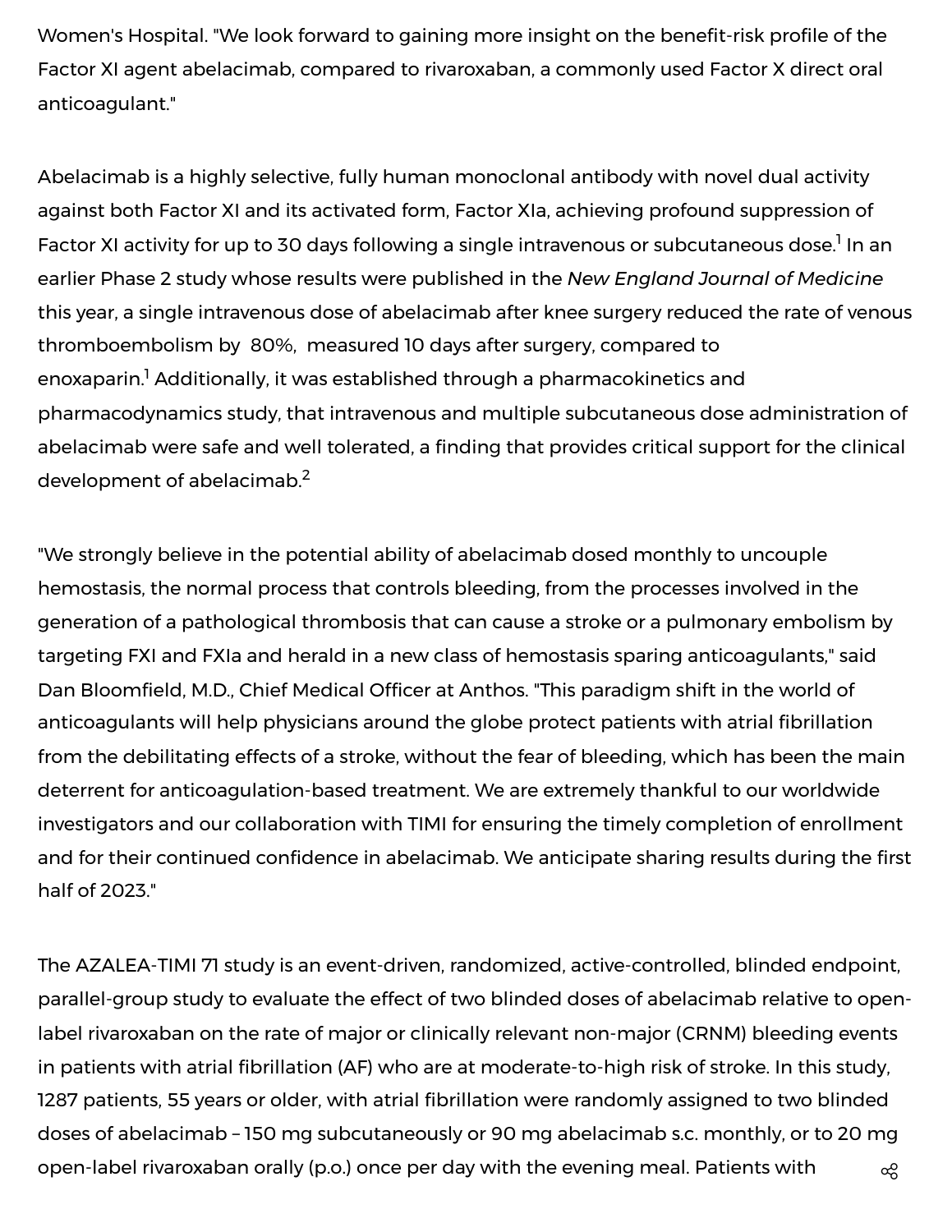creatinine clearance below 50 ml/min will have the recommended dose adaptation to rivaroxaban 15 mg p.o. daily. The primary endpoint in the study is the rate of major or clinically relevant non-major (CRNM) bleeding events.

## **About Abelacimab**

Abelacimab is a novel, highly selective, fully human monoclonal antibody designed to induce effective hemostasis-sparing anticoagulation through Factor XI inhibition. Abelacimab targets the active domain of Factor XI thereby demonstrating dual inhibitory activity against both Factor XI and its activated form, Factor XIa. Factor XI inhibition offers the promise of hemostasis-sparing anticoagulation for the prevention and treatment of arterial and venous thromboembolic events.<sup>3</sup> Pharmacokinetics and pharmacodynamics study of abelacimab demonstrated that once monthly subcutaneous administration led to marked reductions of free FXI levels from baseline. 2

- 1. Verhamme P et al. *New Engl J Med July 2021* ([https://www.nejm.org/doi/full/10.1056/NEJMoa2105872](https://c212.net/c/link/?t=0&l=en&o=3381451-1&h=3193778156&u=https%3A%2F%2Fwww.nejm.org%2Fdoi%2Ffull%2F10.1056%2FNEJMoa2105872&a=https%3A%2F%2Fwww.nejm.org%2Fdoi%2Ffull%2F10.1056%2FNEJMoa2105872))
- 2. Yi BA et al. *J Thromb Haemost. Oct. 2021* ([https://pubmed.ncbi.nlm.nih.gov/34714969/](https://c212.net/c/link/?t=0&l=en&o=3381451-1&h=3810990299&u=https%3A%2F%2Fpubmed.ncbi.nlm.nih.gov%2F34714969%2F&a=https%3A%2F%2Fpubmed.ncbi.nlm.nih.gov%2F34714969%2F))
- 3. Hsu et al. *J Am Coll Cardiol. Aug. 2021* ([https://www.sciencedirect.com/science/article/abs/pii/S0735109721053213?via%3Dihub\)](https://c212.net/c/link/?t=0&l=en&o=3381451-1&h=1713772318&u=https%3A%2F%2Fwww.sciencedirect.com%2Fscience%2Farticle%2Fabs%2Fpii%2FS0735109721053213%3Fvia%253Dihub&a=https%3A%2F%2Fwww.sciencedirect.com%2Fscience%2Farticle%2Fabs%2Fpii%2FS0735109721053213%3Fvia%253Dihub)

## **About Anthos Therapeutics**

Anthos Therapeutics is a clinical-stage biopharmaceutical company focused on the development and commercialization of genetically and pharmacologically validated innovative therapies to advance care for people living with cardiovascular and metabolic (CVM) diseases. Anthos Therapeutics aims to combine the agility of a biotech with the rigor of a large pharmaceutical company. Anthos Therapeutics was launched by Blackstone Life Sciences in 2019.

For more information: [https://www.anthostherapeutics.com/](https://c212.net/c/link/?t=0&l=en&o=3381451-1&h=3039283527&u=https%3A%2F%2Fwww.anthostherapeutics.com%2F&a=https%3A%2F%2Fwww.anthostherapeutics.com%2F)

## **Media Contacts: Russo Partners LLC**

Tony Russo, PhD (212) 845-4251 [tony.russo@russopartnersllc.com](mailto:tony.russo@russopartnersllc.com)